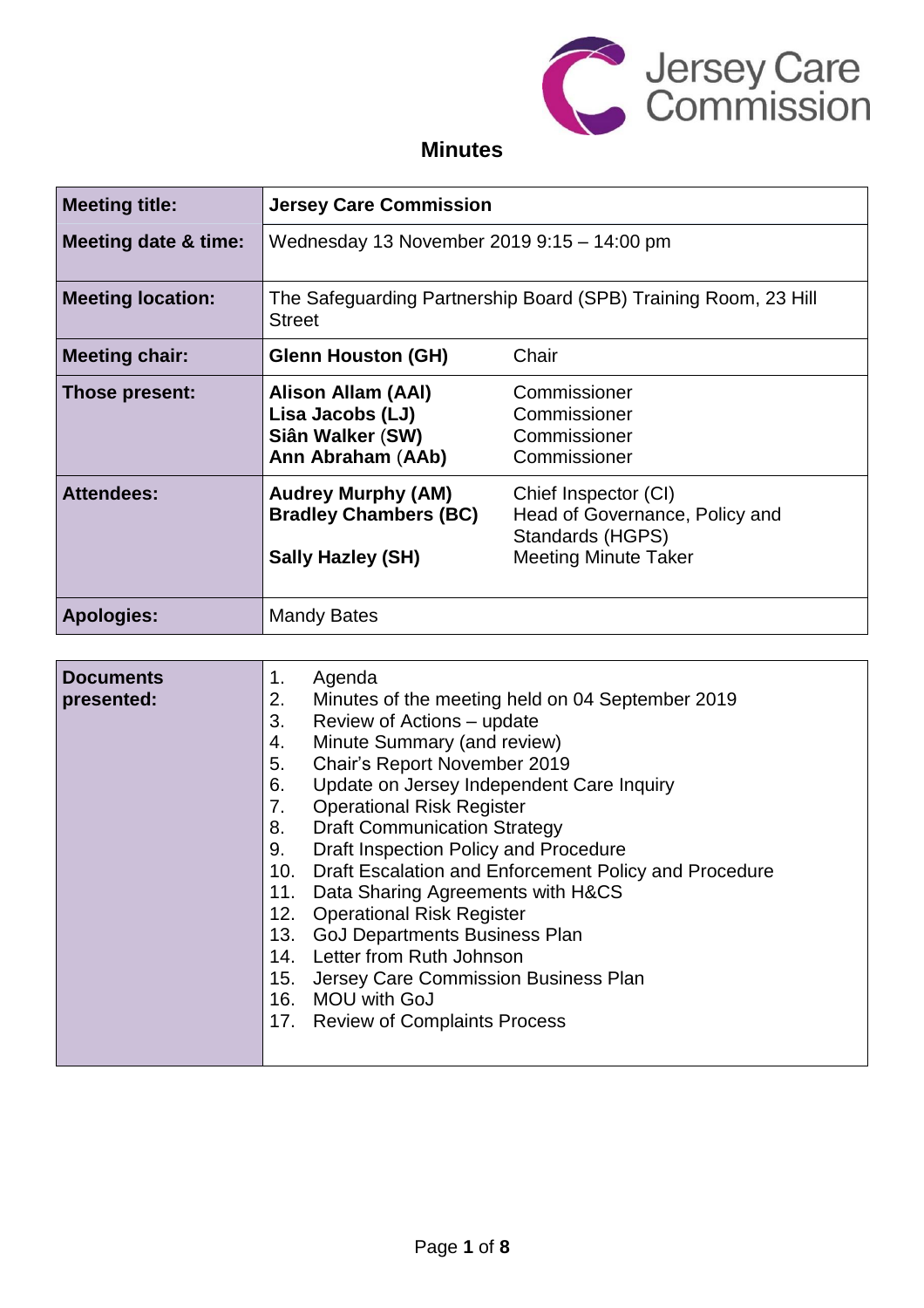### **PART A – PUBLIC SESSION**

| Welcome Introduction and Declarations of Interest.                                                                                                                                                                                                                                                                    |  |
|-----------------------------------------------------------------------------------------------------------------------------------------------------------------------------------------------------------------------------------------------------------------------------------------------------------------------|--|
| GH opened the meeting, welcomed everyone and advised that Sally Hazley (SH)<br>would be taking the minutes of the meeting in the absence of Mandy Bates. GH<br>reported that the item on Assisted Dying had been removed from the Agenda due to<br>time constraints and will be considered at a future Board meeting. |  |
| GH asked whether there were any declarations of interest with the Agenda<br>– none<br>were raised.                                                                                                                                                                                                                    |  |

L,

Ē.

| 2. | Minutes of last meeting, Matters Arising and review of Actions                                                                                                                                                                                |  |  |
|----|-----------------------------------------------------------------------------------------------------------------------------------------------------------------------------------------------------------------------------------------------|--|--|
|    | The minutes of the meeting of 04 September 2019 (document 2) were agreed as an<br>accurate record, with the following amendments:                                                                                                             |  |  |
|    | Page 2: remove from the penultimate bullet point 'which went well'<br>$\bullet$<br>Page 5: in second paragraph of 'Young Care Experienced Inspectors Project<br>$\bullet$<br>remove 'for those coming over to the island' and 'from Scotland' |  |  |
|    | <b>Review of Actions:</b>                                                                                                                                                                                                                     |  |  |
|    | Page 3: New provider registration application – HGPS advised that work is on-<br>$\bullet$<br>going to bring this to completion.                                                                                                              |  |  |
|    | Recruitment - HGPS advised that both Regulation Officer vacancies had<br>$\bullet$<br>successfully been filled:                                                                                                                               |  |  |
|    | Full time post - Lesley Callander (nurse) due to commence 13 January<br>2020;                                                                                                                                                                 |  |  |
|    | Part time post – Alison Tandy (social worker) due to commence 03<br>February 2020.                                                                                                                                                            |  |  |
|    | Minute Summary:                                                                                                                                                                                                                               |  |  |
|    | SW pointed out there were no apologies recorded from AAb and SW in the<br>$\bullet$<br>September's minutes                                                                                                                                    |  |  |
|    | Second bullet point under item 3: Chair's Report should read 'he has' not 'has<br>he'                                                                                                                                                         |  |  |
|    | P8: Remove 'from Egress' - to read 'Papers for Noting'<br>$\bullet$                                                                                                                                                                           |  |  |
|    | HGPS queried whether the Meeting Summary was still of use. The<br>$\bullet$<br>Commission agreed that it should be retained and reviewed in 12 months to<br>see if any member of the public had accessed it                                   |  |  |
|    | It was agreed that some of the abbreviations should be stated in full<br>$\bullet$                                                                                                                                                            |  |  |
|    | A discussion re. the Commission's Complaints Policy is scheduled to be discussed in<br>the confidential session of the Board meeting.                                                                                                         |  |  |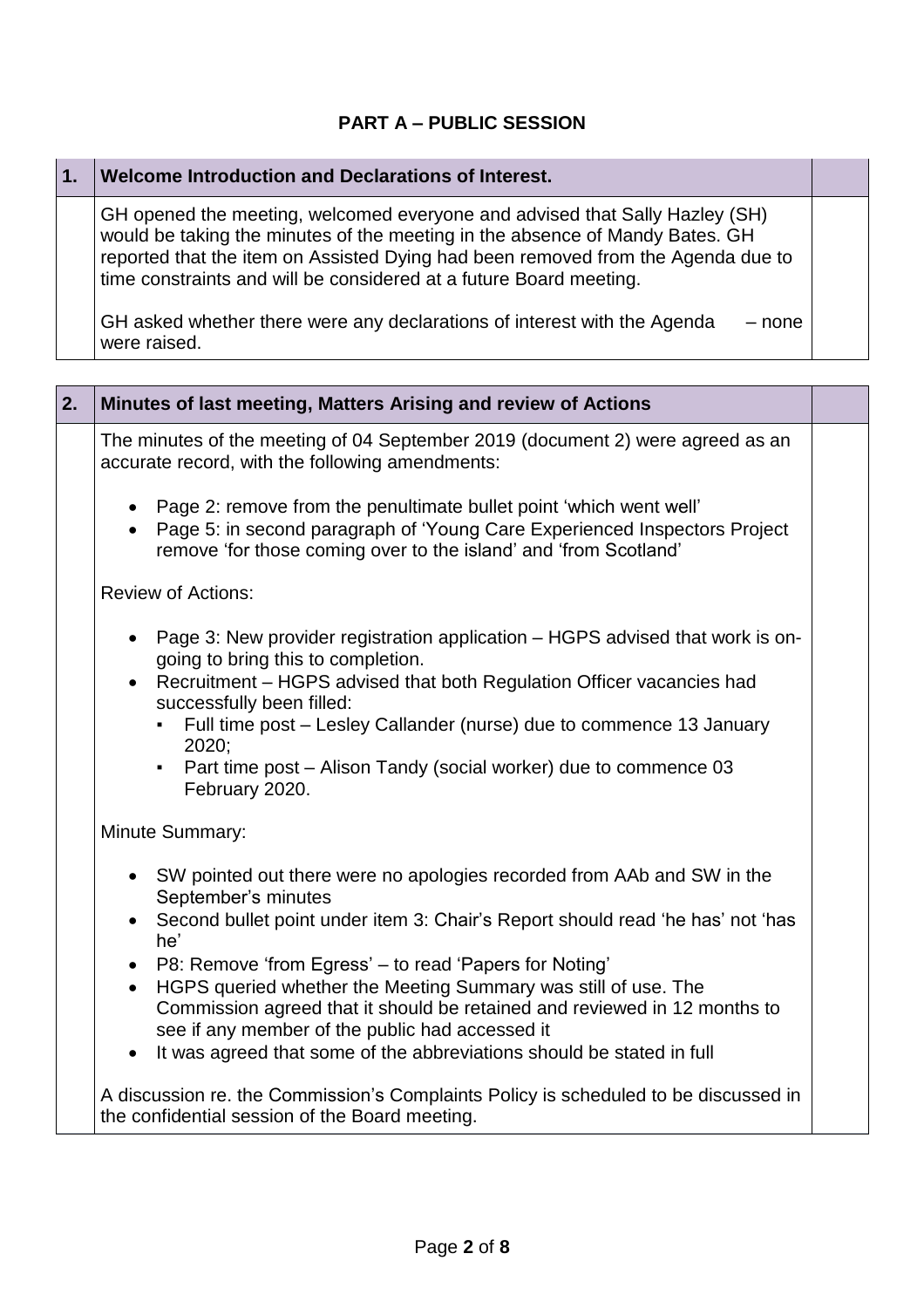| 3. | <b>Chair's Report</b>                                                                                                                                                                                                                                                                                                                                                                                                                |  |
|----|--------------------------------------------------------------------------------------------------------------------------------------------------------------------------------------------------------------------------------------------------------------------------------------------------------------------------------------------------------------------------------------------------------------------------------------|--|
|    | The Chair briefly covered the items detailed in his report (document 4), and advised<br>that:                                                                                                                                                                                                                                                                                                                                        |  |
|    | Actions from the September board - the 2 responses to the public consultations did<br>go through.                                                                                                                                                                                                                                                                                                                                    |  |
|    | Ofsted Report - GH acknowledged SW's endeavours with GG in getting the proposed<br>recommendations to Ofsted, with the aim of publishing the final report on 04<br>December. The full report will be made available on Egress.                                                                                                                                                                                                       |  |
|    | A meeting with Ruth Johnson (SPPP) took place on 12 November 2019. It focussed<br>on the 'Response to the Inquiry Update Report', a 40-page document produced by<br>the Independent Jersey Care Enquiry Review Panel. It included a section on<br>corporate parenting under the law and drew attention to the challenges facing Jersey<br>re. implementing the recommendations made. The full report will be available on<br>Egress. |  |
|    | Medically Assisted Dying – the draft paper was deferred and will be considered by<br>the Commission at a future Board meeting.                                                                                                                                                                                                                                                                                                       |  |
|    | Quarterly Performance review was postponed and will be rescheduled for January.                                                                                                                                                                                                                                                                                                                                                      |  |
|    | In the meeting with both Christine Blackwood (CB) and Ruth Johnson (RJ), it is<br>apparent that a range of Regulations and Standards for children's services are being<br>developed contingent to the findings of both the Care Inquiry and Ofsted inspections.<br>The priority is in respect of both children's social work services and child and<br>adolescent mental health services (CAMHS).                                    |  |
|    | SW suggested that the Commission needs to be in a position whereby it can<br>undertake regulatory activities under its own initiative.                                                                                                                                                                                                                                                                                               |  |
|    | JCC has been asked to consider the requirement for each of the children's homes to<br>appoint an independent person. Currently an independent person visits each of the<br>children's homes once a month and reports back to both the Director General of<br>CYPS and the Commission. GH agreed to write to RJ that the arrangement currently<br>in place should continue but that the frequency of visits may need to be revised.   |  |
|    | GH reported that RJ has advised there will be no change to the Ministerial portfolios<br>and responsibility for the Commission will continue to reside with the Chief Minister.                                                                                                                                                                                                                                                      |  |
|    |                                                                                                                                                                                                                                                                                                                                                                                                                                      |  |
| 4. | <b>Chief Inspector (CI) Update</b>                                                                                                                                                                                                                                                                                                                                                                                                   |  |
|    | A press release was provided on 11 September to announce the CI                                                                                                                                                                                                                                                                                                                                                                      |  |

- appointment.
- CI advised she has attended a wide number of meetings which include:
	- o with Safeguarding Partnership Board Chair
	- o with the Children's Commissioner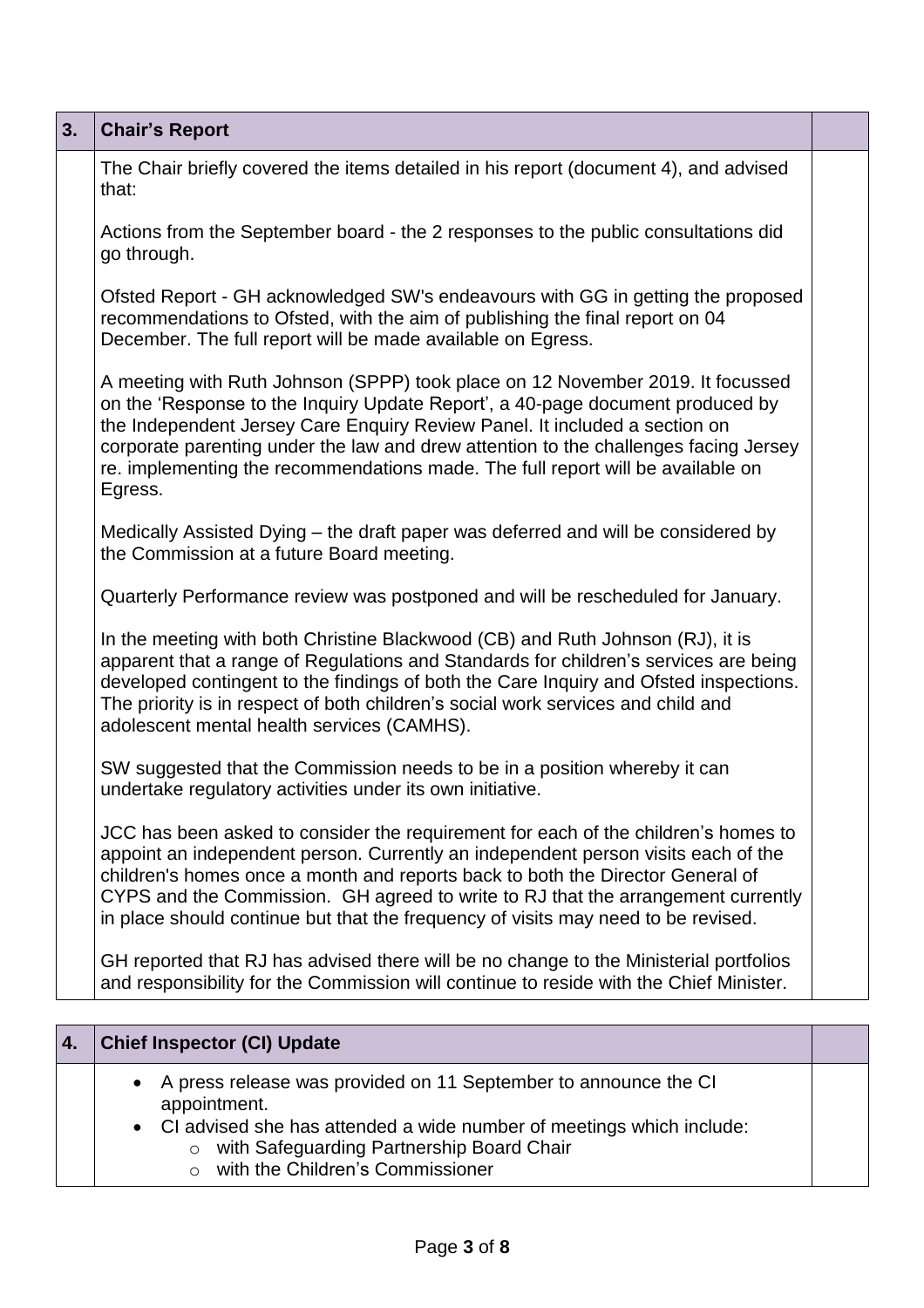- o with the Jersey Disability Partnership
- o with Geoff Gurney, visited all but one of the children's homes, with this last visit scheduled
- o with Linzi Mudge, visited a new adult residential home 'Le Petit Bosquet'
- o further pre-registration inspection work scheduled for States of Jersey directly managed services – 11 applications have been received for both care homes and day care services
- o meetings scheduled with the Adult Social Services Team, Legislation Project Team, CAHMS and the Ambulance Service
- o CI has also provided presentations to relevant stakeholders including SPPP
- One complaint has been received from a carer who has made a previous complaint which is currently under consideration
- Consultation SPPP; the department is undergoing a restructure outcome still awaited, the response will be made available on Egress, once received.
- SPPP renamed Strategic Policy Performance and Planning.
- Professional registration and renewals this area of work has involved significant administrative and financial investment. The department intended to pilot a new system, YOTI (single sign-off system), but user testing has identified issues that need to be resolved before the system can go live. Commissioners expressed concern about the technical shortcomings of the system and the financial implications of the delay. GH requested a paper to the board outlining the issues and what needs to be done to make the system functional.
- Seven new professions (including independent prescribing practitioners) were added, by amendment to the Health Care Registration (Jersey) Law 1995, which need to be added to the database. This will also have financial implications. Payment for this modification has been agreed.
- Two information sessions have been organised for the morning and afternoon of 22 November – morning session for care home providers/managers and afternoon session for home care and day care services.
- Recruitment already discussed new members of staff to be invited to a future Board meeting as part of their induction.
- Job descriptions of regulation officers and administration staff have been submitted for evaluation. HGPS advised that the Administrator's job descriptions need significant revision. CI said temporary administrative support is needed. HGPS commented that recruitment processes are complex and causing undue delay which is affecting front-line operational aspects of the Commission.
- Young Carers Project Geoff Gurney to update the business case and to progress in 2020.
- Piercing and Tattooing on viewing the law it is apparent that there is no statutory requirement to undertake inspections – the team will formulate a paper re. this to bring to the Board in January. The guidance document on the website needs updating and improving.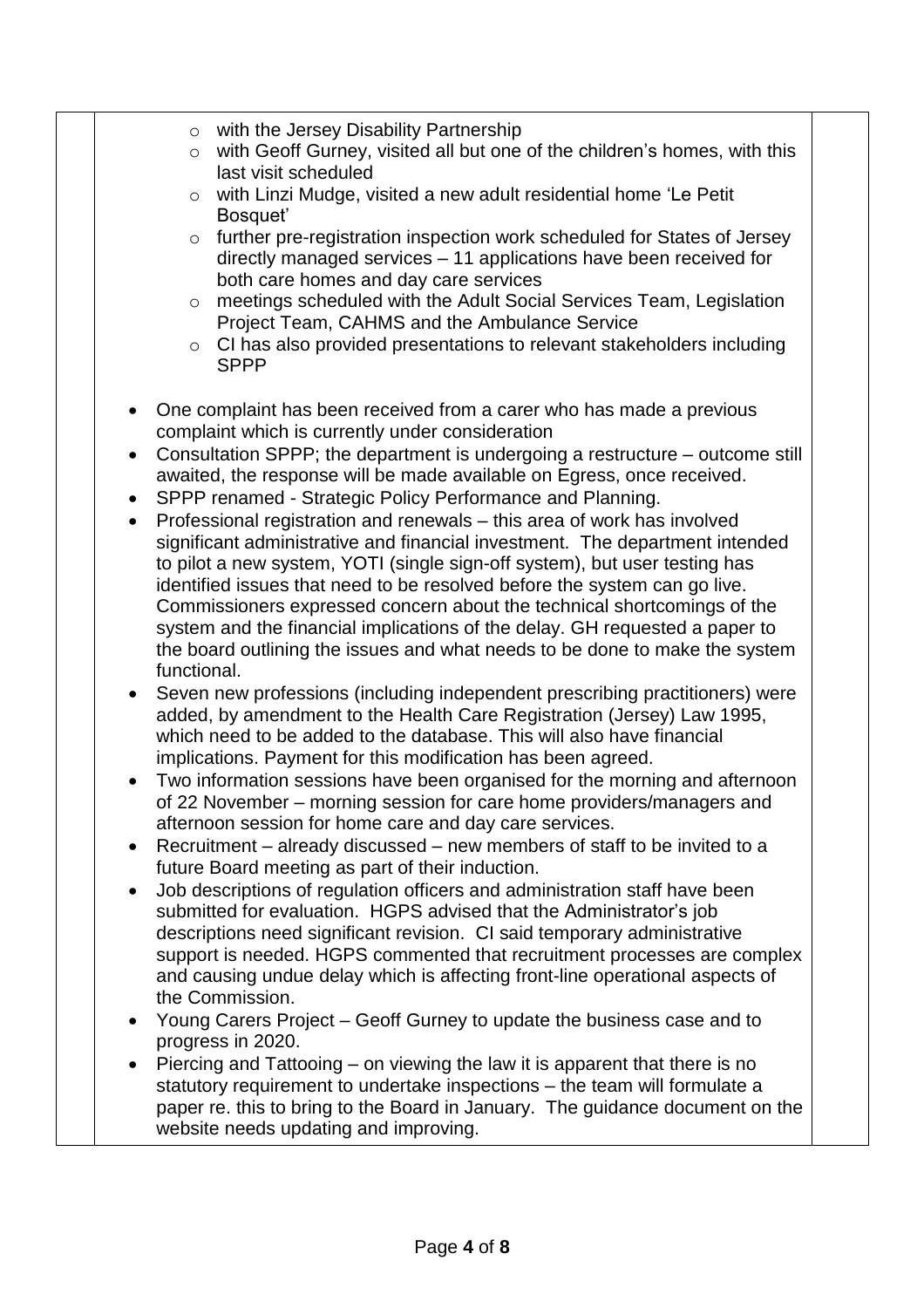# **5. Head of Governance, Policy and Standards (HGPS) update Registration:** There are 6 provider registrations in progress. There are 7 registrations outstanding from homes which were registered under the previous legislation – 3 are from the same provider. Home care – a number of home care services have been registered. The HGPS and Regulation Officers will review the status of these providers. There are 12 pending registration – premises not previously registered – 11 owned and operated by the GOJ – work has started with these registrations.

Piercing and Tattooing – 10 inspections outstanding.

#### **Annual Inspections of Care Homes:**

At the time of reporting there were 36 registered Care Homes which needed to be inspected – advice taken from the Law Officers Department (LoD) regarding the cycle of annual inspections. This number does not include the GOJ owned premises. Neither does it include the need to inspect home care providers.

SW expressed concern about risk to reputation if we fail to carry out annual inspections of all regulated activities.

AAb asked for clarification re the extent of our legal obligations and suggested the types of mitigation which might be considered.

GH proposed that the Commission should write to those who have not yet received an annual inspection indicating the latest date by when the inspection will be undertaken.

#### **Operational Risk Register:**

The Commission considered the first presentation of the Operational Risk Register. This version will be amended and re-submitted to Egress.

GH commended HGPS on the formulation of an Operational Risk Register.

CI recommended the register be reviewed at next Board meeting.

#### **Communication Strategy:**

HGPS presented a discussion paper which will form the basis for a Communications Strategy. He identified 6 key priorities for JCC in respect of communication:

- 1. Assert JCC's role and objectives
- 2. Enable stakeholders to identify the value of JCC in its operations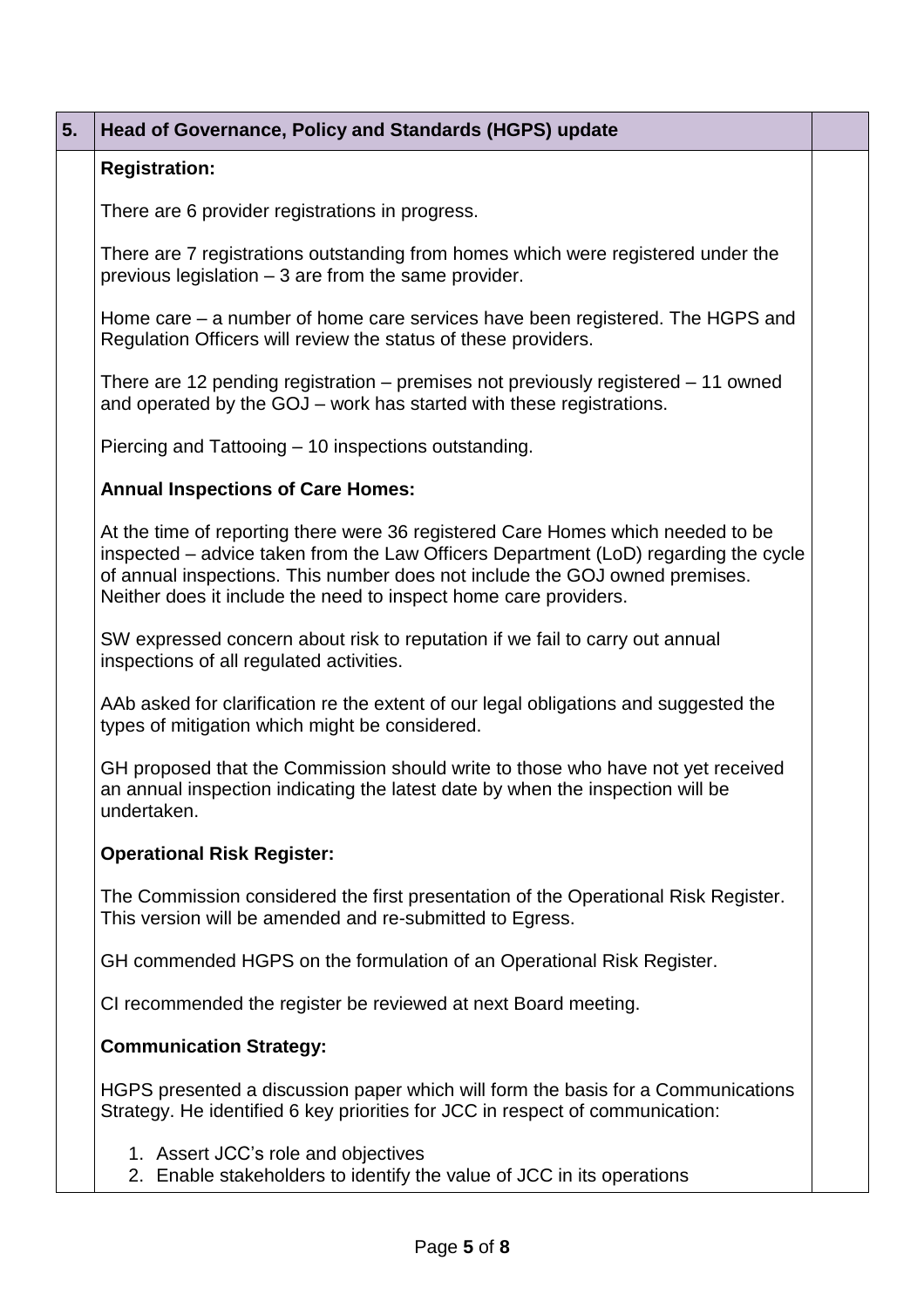- 3. Develop a local understanding of the role of JCC.
- 4. Enhance confidence in the function of the JCC
- 5. Develop a strategic approach to demonstrating effectiveness via media
- 6. Promote staff ownership of the role of the JCC

HGPS will revise the document considering comments. Objectives need to be specific, measurable, achievable, relevant, and time-based. They should be divided into short and long-term objectives.

It was noted that the Board had approved a 'strategy' as opposed to a 'policy'. The front page will be amended accordingly.

#### **Draft Inspection Policy & Procedure:**

The HGPS presented the draft Inspection Policy and Procedure. The Commission agreed that the policy will go out to wider consultation with stakeholders following an internal consultation with Commission staff.

GH queried 6.3 'Power to Examine' and suggested the addition of a foot note to clarify that this is a direct lift from the law itself. GH asserted that a medical examination of a resident should only be carried out by a medical practitioner, not an inspector. HGPS suggested it could be removed entirely although the law does refer to it. GH agreed that it should be removed and suggested a revision to include: *'If the inspector has reason to believe that the person is not receiving proper care or is not appropriately accommodated at the premises the inspector may then request further evidence from a qualified medical practitioner'*.

Following discussion, other amendments proposed will be incorporated into the next draft of the policy.

#### **Escalation, Enforcement and Review Policy:**

The HGPS presented a revised version of this policy. Following discussion, a number of proposed amendments will be incorporated into the next draft of the policy.

The Commission considered whether the policy should be subject to wider consultation. It was concluded that, in principle, such consultation should take place. However, prior to proceeding, the Commission will await the outcome of the consultation relating to the Inspection Policy and Procedure.

#### **Update on MOU's:**

MOU with the Safeguarding Partnership Board is with the Chair of the Safeguarding Partnership Board for consultation.

Data Sharing Agreement with H&CS was presented. It was noted that there is no need for an MOU on the basis that the existing MOU with GOJ includes all GOJ services including Adult Safeguarding Team, Adult Social Care, Chief Nurses, Children's Services, MASH.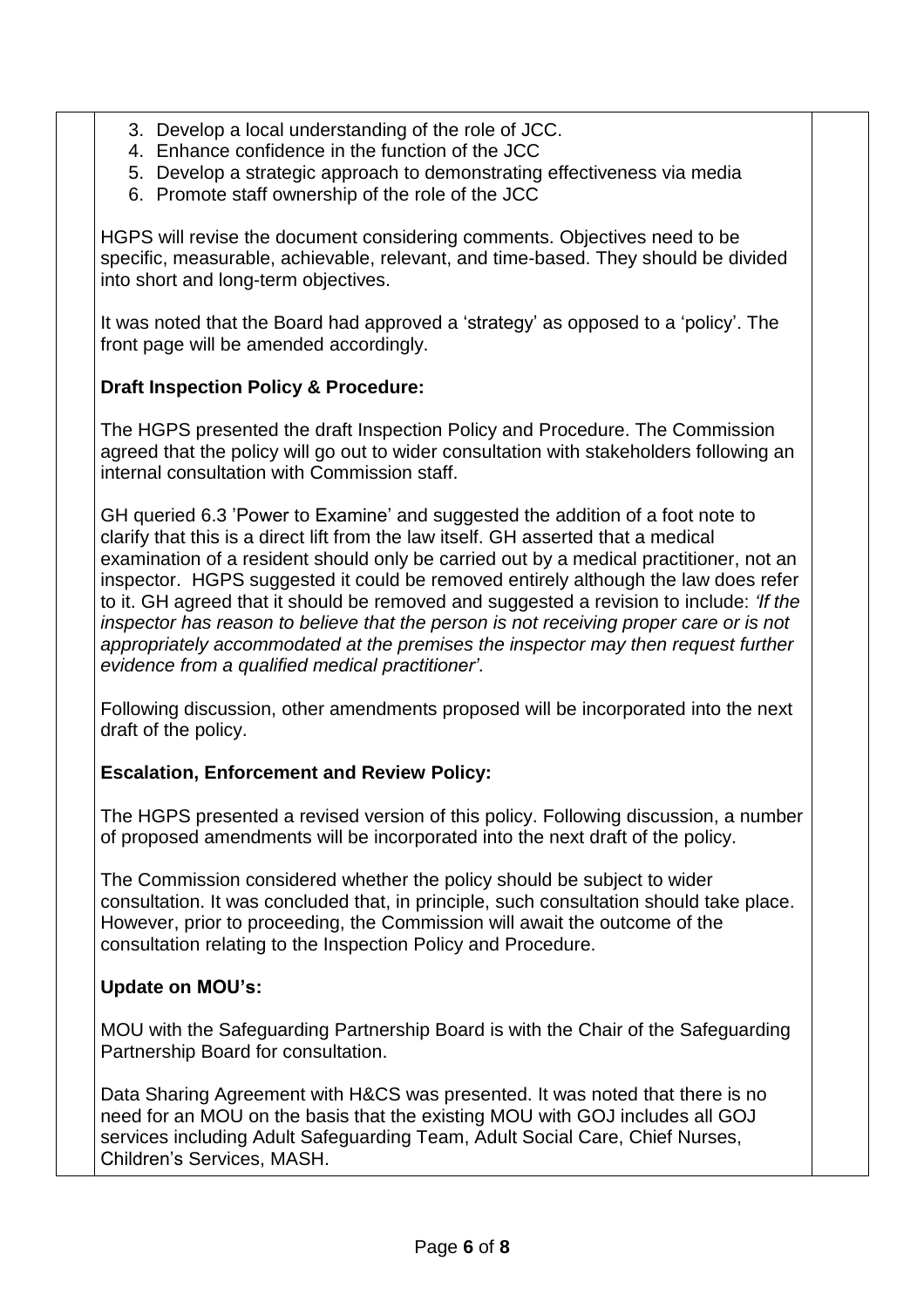GH proposed that the Data Sharing Agreement with H&CS be taken off line and be reconsidered. It may be that this is an Operational Agreement which should be signed at a more senior/strategic level by GOJ.

SW – suggested that there needs to be a government-wide Data Sharing Agreement. Pending this, GH asked that best practice in respect of data sharing be utilised.

Item 10 MOU with the Government of Jersey – this will be considered at the January meeting.

#### **6. Budget**

Defer Budget – no financial report.

Board members expressed disappointment regarding the repeated lack of an updated financial report and asked that this be afforded priority.

#### **7. Review of Strategic Risk Register**

While no new risks were noted, it was agreed to defer the review of Strategic Risk Register – add to Forward Look for January 2020.

#### **8. Papers for Noting from Egress**

Government of Jersey Business Plan was noted.

#### **9. Business Plan**

Mid-year update has been completed by HGPS. This was noted. There is a need to consider preparation for the annual report, which will be submitted in draft form to the January Board meeting and the Business Plan can serve as a basis for this.

#### **10. MOU with GoJ**

Memorandum of Understanding with Govt of Jersey- to be reviewed in January 2020.

#### **11. AOB**

There was no other business.

| 12. Date of next meeting and forward look |  |
|-------------------------------------------|--|
| Dates of Board meetings in 2020:          |  |
| • 03/04 March / Board and Workshop        |  |
| • 13/14 May / Board and Workshop          |  |
| 08 July                                   |  |